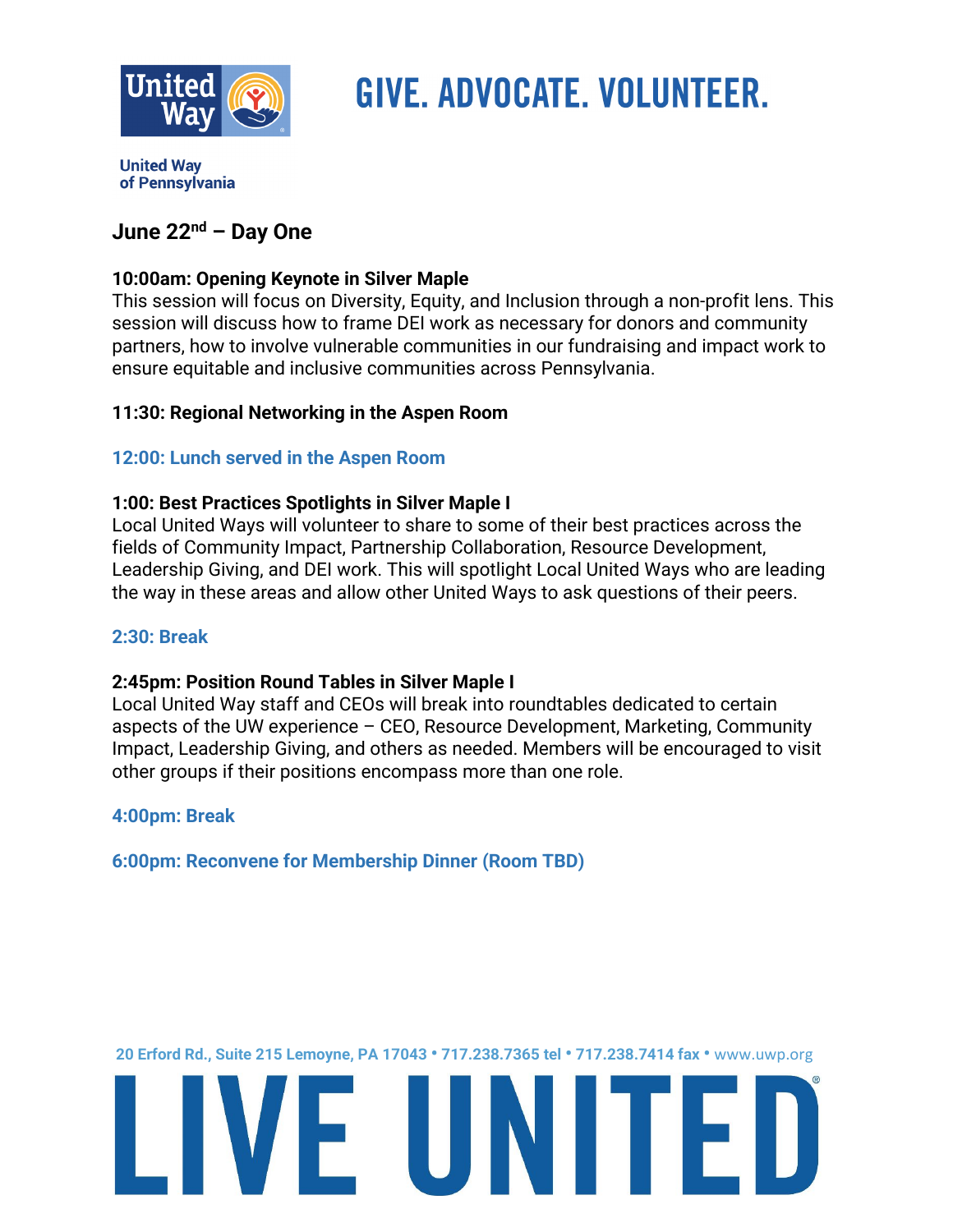# **June 23rd – Day Two**

#### **9:00am: Opening Keynote in Silver Maple I**

This session will focus on leading with a growth mindset and thinking strategically about opportunities for your United Way. We will focus on transformative leadership and splitting your focus between maintenance of your nonprofit and growth to serve more of your community successfully. Local United Way CEOs will learn how to focus on both big picture and smaller day-to-day tasks.

#### **10:30am: Break**

#### **10:45am: Breakouts**

#### **1. Volunteer Recruitment/Volunteer Retainment (Silver Maple II)**

This session will focus on recruiting volunteers through community partners, workplace campaigns, people who are engaging through digital giving, and people who participate in leadership giving. Then the session will go over how to keep these volunteers engaged in your organization by giving them meaningful opportunities.

#### **2. Fundraiser or Fun-raisers: Planning for Events (Silver Maple III)**

There are many reasons to hold events  $-$  to support your community partners, shine a spotlight on a critical issue, and/or to raise funds for your United Way. This session will focus on strategically planning your event to make sure your staff is getting adequate Return on Investment (ROI) for events planned, as well as talking about the different kinds of events your United Way can plan.

## **12:00pm: Lunch (The Aspen Room)**

#### **1:00pm: Lunch Keynote Speaker (The Aspen Room)**

• The Strategic Future of PA 211

This session will focus on a discussion of 211's Strategic Future and how it coincides with a growth mindset for Local United Ways. We will discuss strides we've made towards making 211 accessible for people who need it, plans to continue advocating for 211 to legislators and stakeholders, and strategically picking partners who will align with 211's goals to promote the United Way network and nonprofits across the state.

**20 Erford Rd., Suite 215 Lemoyne, PA 17043 • 717.238.7365 tel • 717.238.7414 fax •** [www.uwp.org](http://www.uwp.org/)

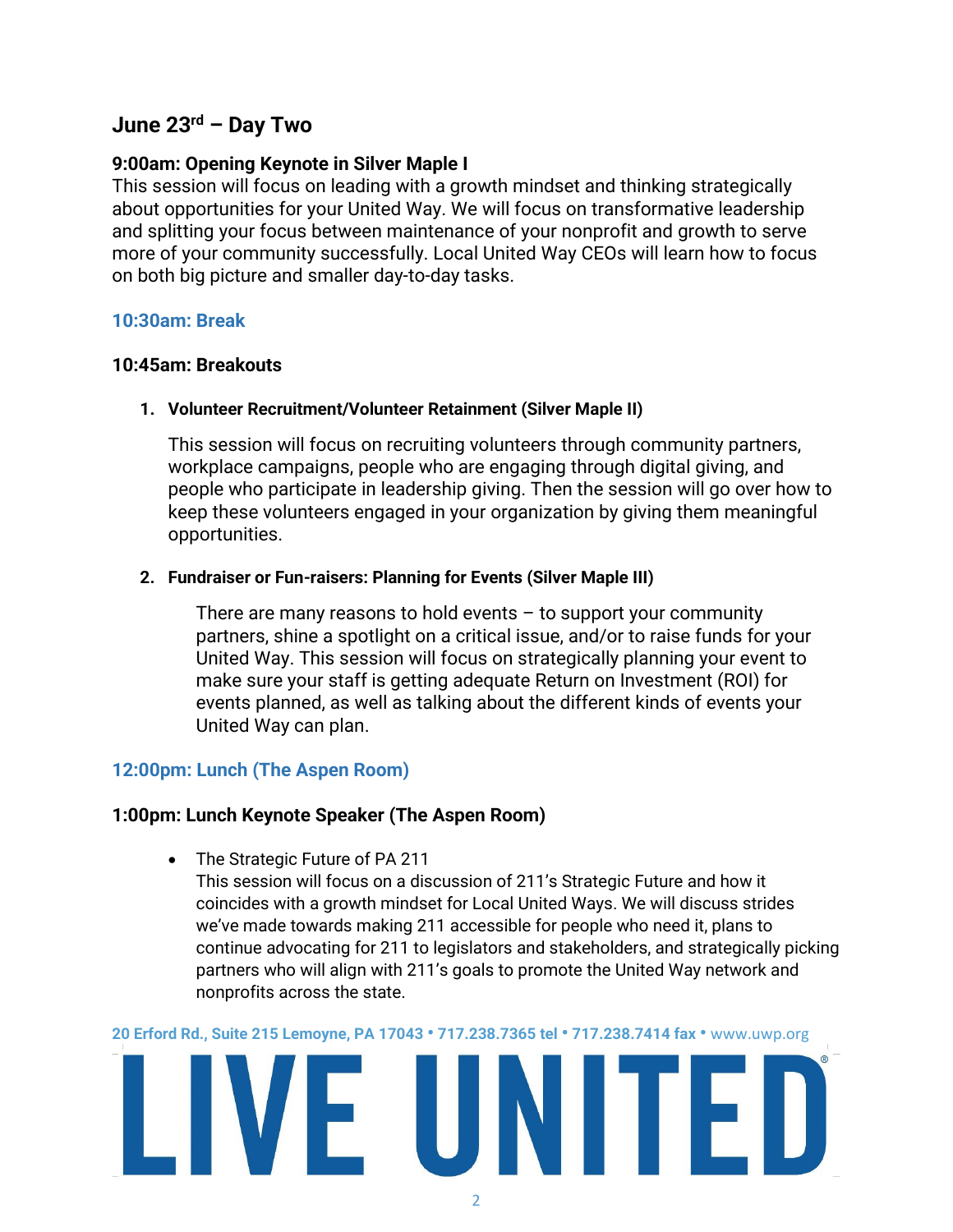#### **2:45pm – Breakouts**

#### **1. UWP Public Policy (Silver Maple II)**

Our Public Policy team is working all year round to advocate for the PA Network's priorities. Join the Public Policy team to learn about the how and why of our advocacy around ALICE, high-quality childhood education, EITC, and how your local United Way can advocate on a local, statewide, and federal level.

#### **2. Community Impact Program Development (Silver Maple III)**

This mediated discussion will feature you as local United Ways. Questions will be prepared focused on how local United Ways start their Community Impact Programs, who those programs are targeted toward, whether or not they erase disparities and inequity, and how these programs are funded through grants and donations.

#### **4:00pm – Breakouts**

#### **1. Mission Centered Marketing**

Explaining **what** our United Way network does is the most important, and sometimes hardest, part of our work. We are community conveners dedicated to bringing our community together to help our most vulnerable members. We are leaders and thinkers – now how do we *show* that in our marketing? This session will give you helpful tips about implementing mission centered marketing in your area.

#### **2. Recruiting for Diversity**

This session will discuss about how to make your United Way inclusive and welcoming for all to attract diverse staff, board members, partners, and volunteers. Diversity means your organization will be more vibrant, come up with better and more unique ideas, and reflect the community you're serving. The speaker will share concrete steps your United Ways can take to evaluate the culture of your organization and shifts you can take to make inclusivity part of your culture.

#### **6:00pm – Improv Comedy Night with Dinner (TBD)**